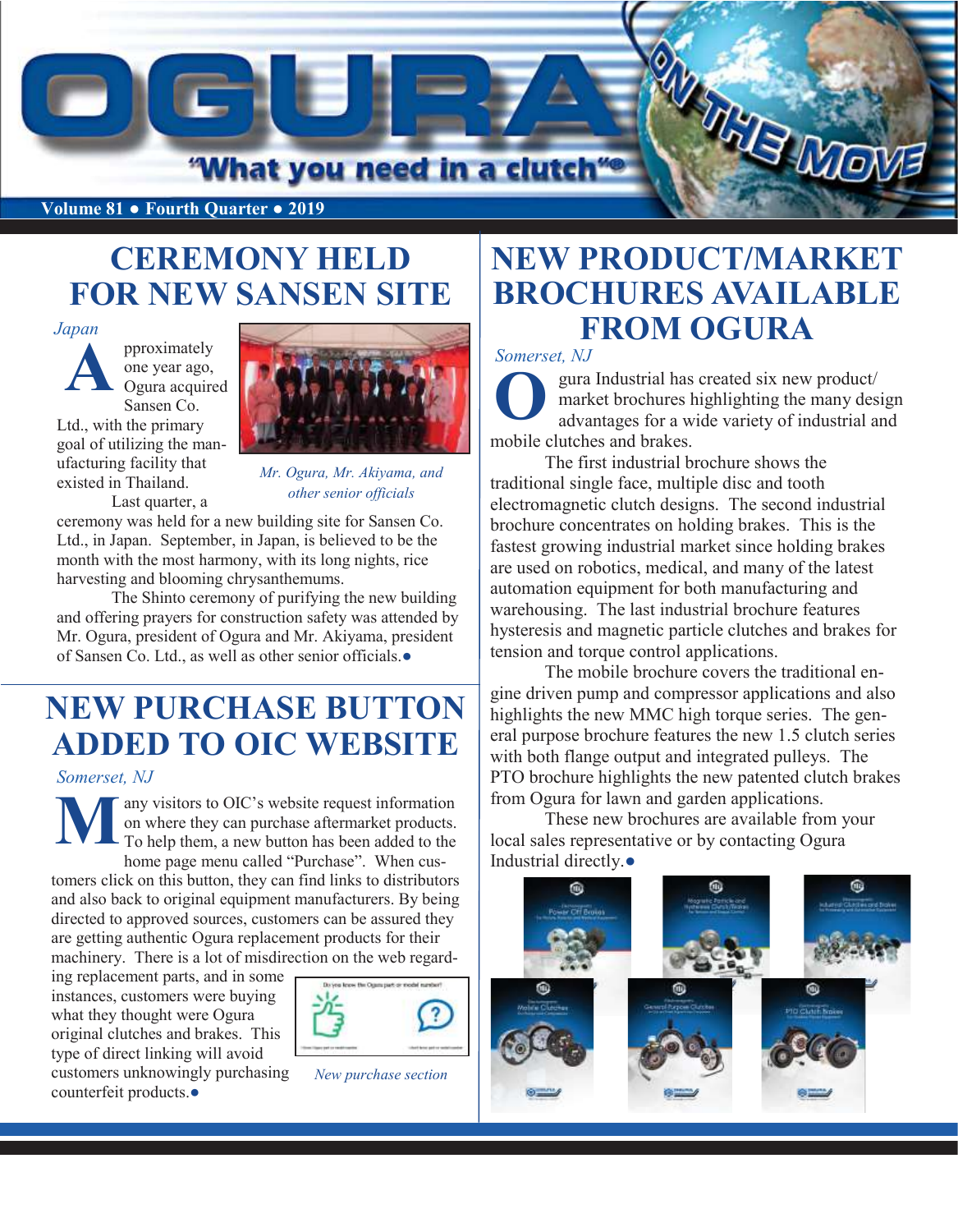### Ogura Sales Rep Profile

#### **Lennie Iuliano PALS-Sales, United Kingdom**

i, my name is Lennie Iuliano and I represent Ogura in the United Kingdom and Ireland. **H**

My first job was with Gates Hydraulics Ltd,, responsible for new customer solutions from first off sample right through to a production item on the customer's machine.

After that, I joined GL Rexroth Ltd. now Bosch Rexroth as mobile applications engineer responsible for new system designs and applications on mobile equipment.



*Lennie Iuliano*

Just before starting PALS-Sales I worked with Lenze Ltd. with responsibility for coupling technology sales including products such as clutches, brakes and mechanical power transmission solutions.

I look forward to developing the Ogura business and meeting new and old customers.

Outside work, I spend time with my family and friends, I am happily married to my wife Silvana and we have two fantastic sons working within the computer industry. We enjoy fine dining and relaxing.●

### **APPRECIATION FROM MITSUBISHI ELECTRIC**

*Kiryu, Japan*

ast quarter, the Mitsubishi Electric Corporation Nagoya Works presented a letter of appreciation to Ogura for their valued engineering and cost **L**

reduction efforts. In addition, Ogura was able to respond to the larger than normal demand for production orders for power off brakes for small motors.●



*Mitsubishi Electric Letter of Appreciation*

# **MECHANICAL FAIR**

#### *Kiryu, Japan*



ast quarter, Ogura took part in the 26th Mechanical Fair 2019 organized by the Japan Society of Mechanical Engineers (JSME). The slogan for the fair was "come see, touch and get a gift".

 The fair encourages students to experience machines in action and to stimulate an interest in science and engineering. Ogura exhibited two demonstration machines, one with a torque sensor and the other one with a remote control operated robotic arm equipped with an ultra small holding brake. Students had fun operating the demonstration machine with the torque sensor, trying to lift candies without breaking them.

Over 400 school students came by the Ogura booth

this year to see the Ogura components and operate the machines. Ogura believes that these types of events will help children to expand their interest in science and technology. ●



*Students operate Ogura's demonstration machines at the fair*

## **MINI-INTERNSHIP HELD**



ast quarter, students from Gunma University had a mini-internship with

Ogura's technology department. The students came to get some real-world experience outside the classroom, and to get some practical experience on what may be required within their chosen field of study.

Over five days, real workplace challenges were given to the students and Ogura management was impressed to see the students' enthu-

siasm and results. The students thanked Ogura for giving them the opportunity to "learn even more than they had imagined." Ogura hopes that this internship will help students use this practical knowledge to enhance their professional future.●



*Student enjoying mini-internship*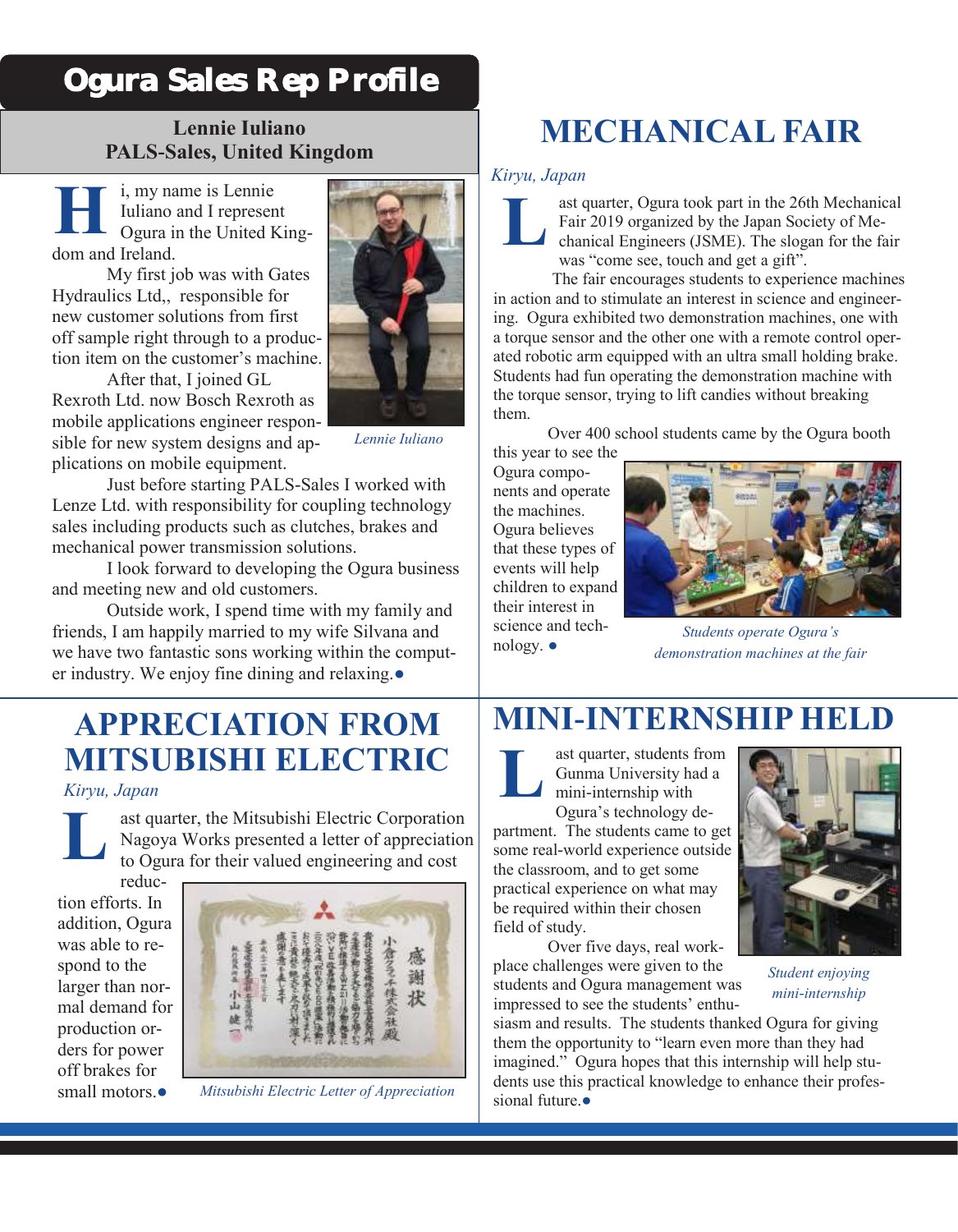#### Application Story

# **Electric Supercharger Used for Next Generation Cold Weather Emission Controls**

**uring 2015, a major class 8 truck engine manufacturer approached Ogura with a challenge; to accurately deliver air, under pressure, for a controlled burn in a diesel-particulate system cleaning cycle with a one million mile service warranty. In that application, a TX02 fitted with an Ogura electric clutch was used, driven by a poly-v belt coupled to an Ogura TX02 supercharger to deliver fresh air. D**

**One of the shortcomings of the clutched Ogura TX02 supercharger, in that application, was that the blower shaft speed (and hence, flow) was derived from the engines accessory drive belt ratio. This meant that to control the amount of air, the engine was required to increase or lower RPM as required or a complicated air throttling valve system was needed.** 



*Engineers were tasked with meeting new guidelines for reduced emissions, but at extremely cold temperatures*

**Today, those same engineers who had worked on the previous challenge, were tasked with now meeting the 2021 guidelines for reduced emissions, but now at extremely cold temperatures.** 

**They designed a new system driven by an electric motor, so air flow is then independent of engine RPM, and controlled by computer software, not engine RPM.** 

**With pressures to 12 PSI and flows needed to 60 M^3/Hr, the TX02 previously used with a clutch was the perfect candidate for this new requirement but instead of using a clutch, the customer tasked Ogura with** 



*Ogura Superchargers*

**delivering a close coupled motor/blower combination in one small lightweight package.**

**The TX02 is a roots style blower whose internal dual lobes rotate smoothly at 90 degrees to one another. Precision beveled timing gears are used to maintain precise timing of lobes. Exceptionally close internal tolerances between rotating and stationary parts result in very high efficiencies and produce repeatable performance for many years with zero maintenance. Ogura supercharger** 

**housing and rotors are made from aircraft grade aluminum. Their dual rotors are coated with a unique high temperature coating for long life and an excellent tolerance to external airborne contamination.**

**This package had to be mounted under the truck's floorboards so robustness and small size were critical. So, Ogura teamed with Parker Hannifin Corporation, Electromechanical & Drives, North America to produce a new configuration of their new high efficiency GVM Brushless 24 VDC motor.**

**With speeds to 7,000 RPM and flexibility to match customer needs, this new electrified Ogura TX02 supercharger has applications today in fuel cells, emission systems as well as small engine supercharging for overall higher horse powers and increased fuel efficiency.**●



*Parker TX02*